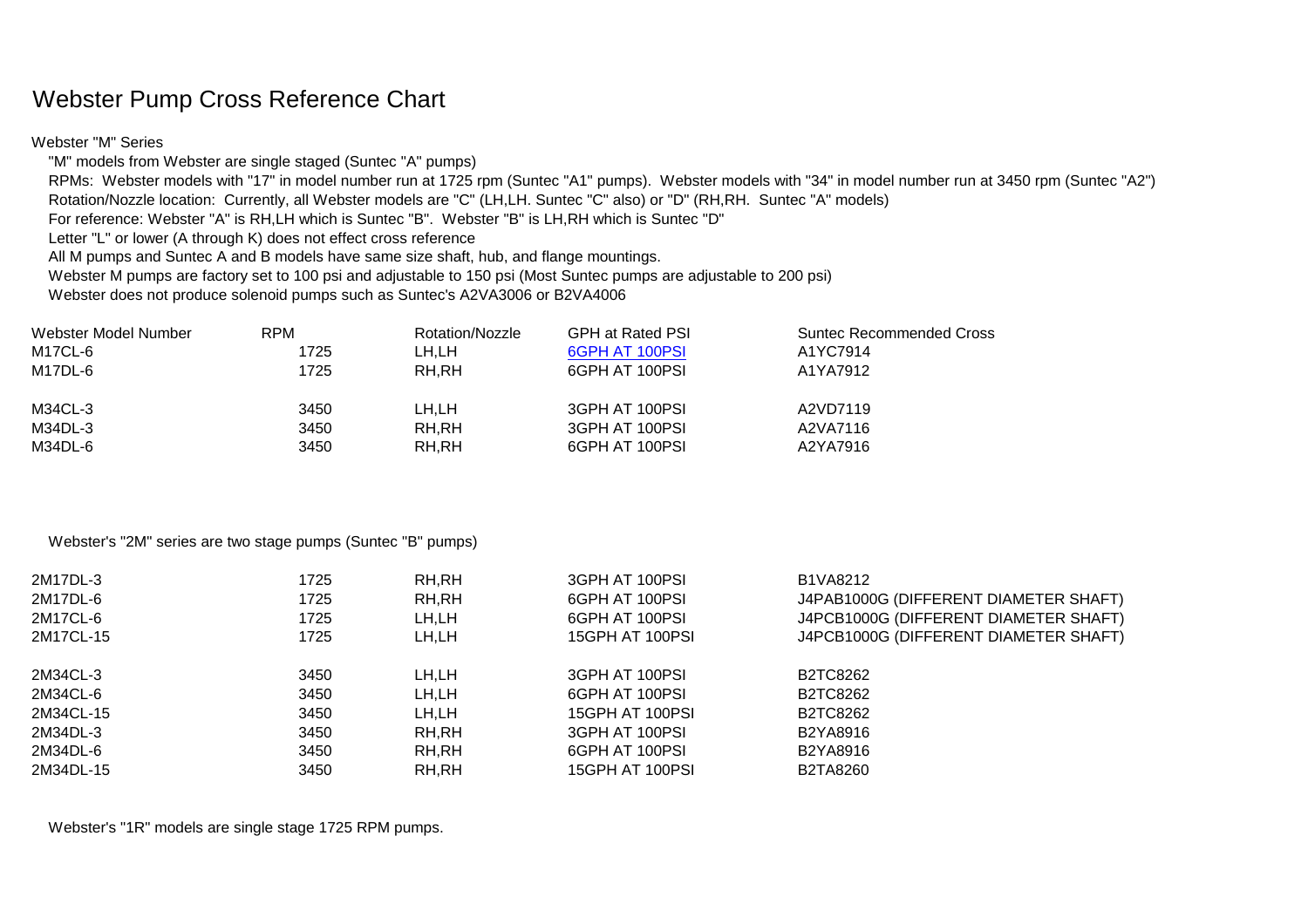Last digits after "-" are omitted because they do not effect cross reference

| 1R111C | 1725 | LH,LH | 12GPH AT 150PSI   | J4PCB1000G                               |
|--------|------|-------|-------------------|------------------------------------------|
| 1R111D | 1725 | RH,RH | 12GPH AT 150PSI   | J4PAB1000G (J4PBB HAS NOZ OPPOSITE SIDE) |
| 1R151C | 1725 | LH,LH | 8GPH AT 100PSI    | J4PCB1000G                               |
| 1R151D | 1725 | RH,RH | 8GPH AT 100PSI    | J4PAB1000G (J4PBB HAS NOZ OPPOSITE SIDE) |
| 1R122C | 1725 | LH,LH | 12GPH AT 300PSI   | J6PCC1000G                               |
| 1R122D | 1725 | RH,RH | 12GPH AT 300PSI   | J6PAC1000G                               |
| 1R213C | 1725 | LH,LH | 21 GPH AT 150 PSI | J7CAC0014P                               |
| 1R213D | 1725 | RH,RH | 21GPH AT 150PSI   | J6PAB1000G                               |

## Webster's "21R" models are single stage 3450 RPM pumps

| 21R150C | 3450 | LH.LH | 5GPH AT 100 PSI | J4PCB1000G                               |
|---------|------|-------|-----------------|------------------------------------------|
| 21R150D | 3450 | RH,RH | 5GPH AT 100 PSI | J4PAB1000G (J4PBB HAS NOZ OPPOSITE SIDE) |
| 21R211C | 3450 | LH.LH | 25GPH AT 150PSI | J4PCB1000G                               |
| 21R211D | 3450 | RH.RH | 25GPH AT 150PSI | J4PAB1000G (J4PBB HAS NOZ OPPOSITE SIDE) |
| 21R221C | 3450 | LH.LH | 21GPH AT 300PSI | J4PCC1000G                               |
| 21R221D | 3450 | RH,RH | 21GPH AT 300PSI | J4PAC1000G                               |

Webster's "2R" models are two stage. These were replaced by "H" pumps; now replaced by Suntec "J" pumps

## If final digits are "14", model has bypass nozzle and Suntec Cross will be a "1050" series if applicable.

These versions in red are used in low-high-low boilers that operate at two firing rates.

| 2R111C | 1725 | LH,LH  | 10GPH AT 150PSI | J4PCB1000G |
|--------|------|--------|-----------------|------------|
| 2R111D | 1725 | RH,RH  | 10GPH AT 150PSI | J4PAB1000G |
| 2R121C | 1725 | LH,LH  | 7GPH AT 300PSI  | J6PCC1000G |
| 2R121D | 1725 | RH,RH  | 7GPH AT 300PSI  | J6PAC1000G |
| 2R122C | 1725 | LH,LH  | 12GPH AT 300PSI | J6PCC1000G |
| 2R122D | 1725 | RH, RH | 12GPH AT 300PSI | J6PAC1000G |
| 2R181C | 1725 | LH,LH  | 15GPH AT 80PSI  | J6PCD1000G |
| 2R181D | 1725 | RH,RH  | 15GPH AT 80PSI  | J4PAD1000G |
| 2R162C | 1725 | LH,LH  | 7GPH AT 125PSI  | J4PCB1000G |
| 2R162D | 1725 | RH,RH  | 7GPH AT 125PSI  | J4PAB1000G |
| 2R213C | 1725 | LH,LH  | 29GPH AT 150PSI | J7CAC0014P |
| 2R213D | 1725 | RH,RH  | 29GPH AT 150PSI | J6PAB1000G |
| 2R223C | 1725 | LH,LH  | 23GPH AT 300PSI | TA2C40107  |
|        |      |        |                 |            |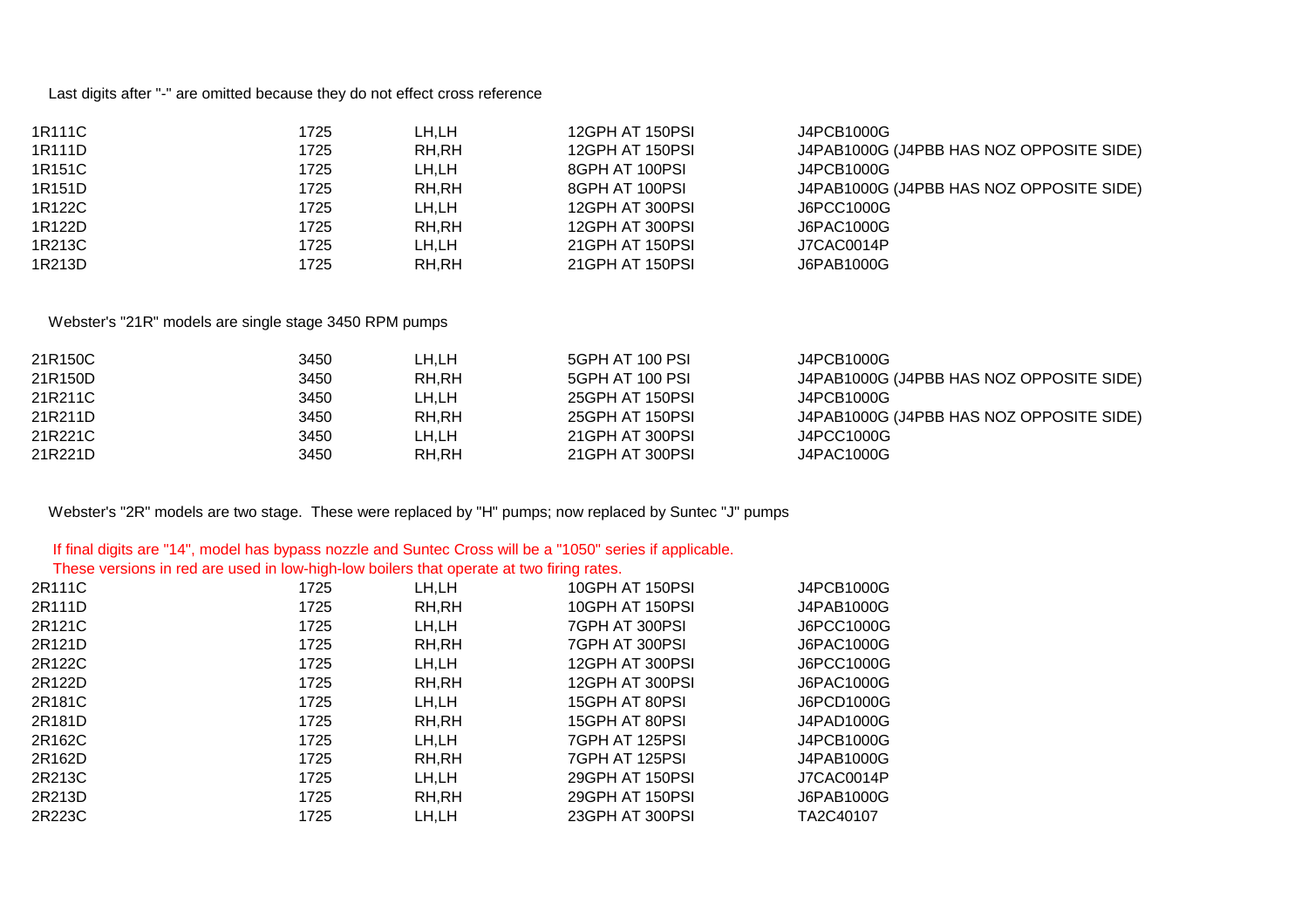| 2R223D | 1725 | RH, RH | 23GPH AT 300PSI | TA2A40107  |                              |
|--------|------|--------|-----------------|------------|------------------------------|
| 2R253C | 1725 | LH,LH  | 30GPH AT 100PSI | TA2A40107  |                              |
| 2R253D | 1725 | RH, RH | 30GPH AT 100PSI | J6PAB1000G |                              |
| 2R283C | 1725 | LH,LH  | 30GPH AT 80PSI  | J6PCD1000G |                              |
| 2R283D | 1725 | RH, RH | 30GPH AT 80PSI  | J6PAD1000G |                              |
| 2R343C | 1725 | LH,LH  | 34GPH AT 45PSI  |            |                              |
| 2R343D | 1725 | RH,RH  | 34GPH AT 45PSI  | J6PAA1000G |                              |
| 2R616C | 1725 | LH,LH  | 62GPH AT 150PSI | TA3C40107  |                              |
| 2R616D | 1725 | RH, RH | 62GPH AT 150PSI | TA3A40107  |                              |
| 2R626C | 1725 | LH,LH  | 50GPH AT 300PSI | J7CAC0014P | For -xx14 models: J7CAC0024P |
| 2R626D | 1725 | RH,RH  | 50GPH AT 300PSI | J7AAC0014P | For -xx14 models: J7AAC0024P |
| 2R636C | 1725 | LH,LH  | 72GPH AT 20 PSI |            |                              |
| 2R636D | 1725 | RH,RH  | 72GPH AT 20 PSI |            |                              |
| 2R656C | 1725 | LH,LH  | 66GPH AT 100PSI | TA2C40107  |                              |
| 2R656D | 1725 | RH, RH | 66GPH AT 100PSI | TA2A40107  |                              |
| 2R686C | 1725 | LH,LH  | 65GPH AT 80 PSI |            |                              |
| 2R686D | 1725 | RH,RH  | 65GPH AT 80 PSI |            |                              |
| 2R618C | 1725 | LH,LH  | 75GPH AT 150PSI | TA3C40107  |                              |
| 2R618D | 1725 | RH,RH  | 75GPH AT 150PSI | TA3A40107  |                              |
|        |      |        |                 |            |                              |

## Webster's "22R" models are two stage, 3450 rpm. These were replaced by "H" pumps; now replaced by Suntec "J" and some "B" pumps If final digits are "14", model has bypass nozzle and Suntec Cross will be a "1050" series if applicable. These versions in red are used in low-high-low boilers that operate at two firing rates.

| 22R210C | 3450 | LH,LH  | 15GPH AT 150PSI | J4PCB1000G |                                          |
|---------|------|--------|-----------------|------------|------------------------------------------|
| 22R210D | 3450 | RH, RH | 15GPH AT 150PSI |            | J4PAB1000G (J4PBB HAS NOZ OPPOSITE SIDE) |
| 22R220C | 3450 | LH.LH  | 14GPH AT 300PSI | J4PCC1000G | For -xx14 models: J6PCC1050G             |
| 22R220D | 3450 | RH,RH  | 14GPH AT 300PSI |            | B2TA8249 (DIFFERENT SHAFT DIAMETER)      |
| 22R250C | 3450 | LH.LH  | 5 GPH AT 100PSI |            | B2TC8931 (DIFFERENT SHAFT DIAMETER)      |
| 22R250D | 3450 | RH,RH  | 5 GPH AT 100PSI |            | B2YA8916 (DIFFERENT SHAFT DIAMETER)      |
| 22R211C | 3450 | LH.LH  | 26GPH AT 150PSI | J4PCB1000G |                                          |
| 22R211D | 3450 | RH,RH  | 26GPH AT 150PSI |            | J4PAB1000G (J4PBB HAS NOZ OPPOSITE SIDE) |
| 22R221C | 3450 | LH.LH  | 23GPH AT 300PSI | J4PCC1000G | For -xx14 models: J6PCC1050G             |
| 22R221D | 3450 | RH,RH  | 23GPH AT 300PSI | J4PAC1000G | For -xx14 models: J4PAC1050G             |
| 22R322C | 3450 | LH.LH  | 34GPH AT 300PSI | J4PCC1000G | For -xx14 models: J6PCC1050G             |
| 22R322D | 3450 | RH,RH  | 34GPH AT 300PSI | J4PAC1000G | For -xx14 models: J4PAC1050G             |
| 22R613C | 3450 | LH.LH  | 63GPH AT 150PSI | J7AAC0014P | For -xx14 models; J7AAC0024P             |
| 22R613D | 3450 | RH,RH  | 63GPH AT 150PSI | J7CAC0014P | For -xx14 models: J7CAC0024P             |